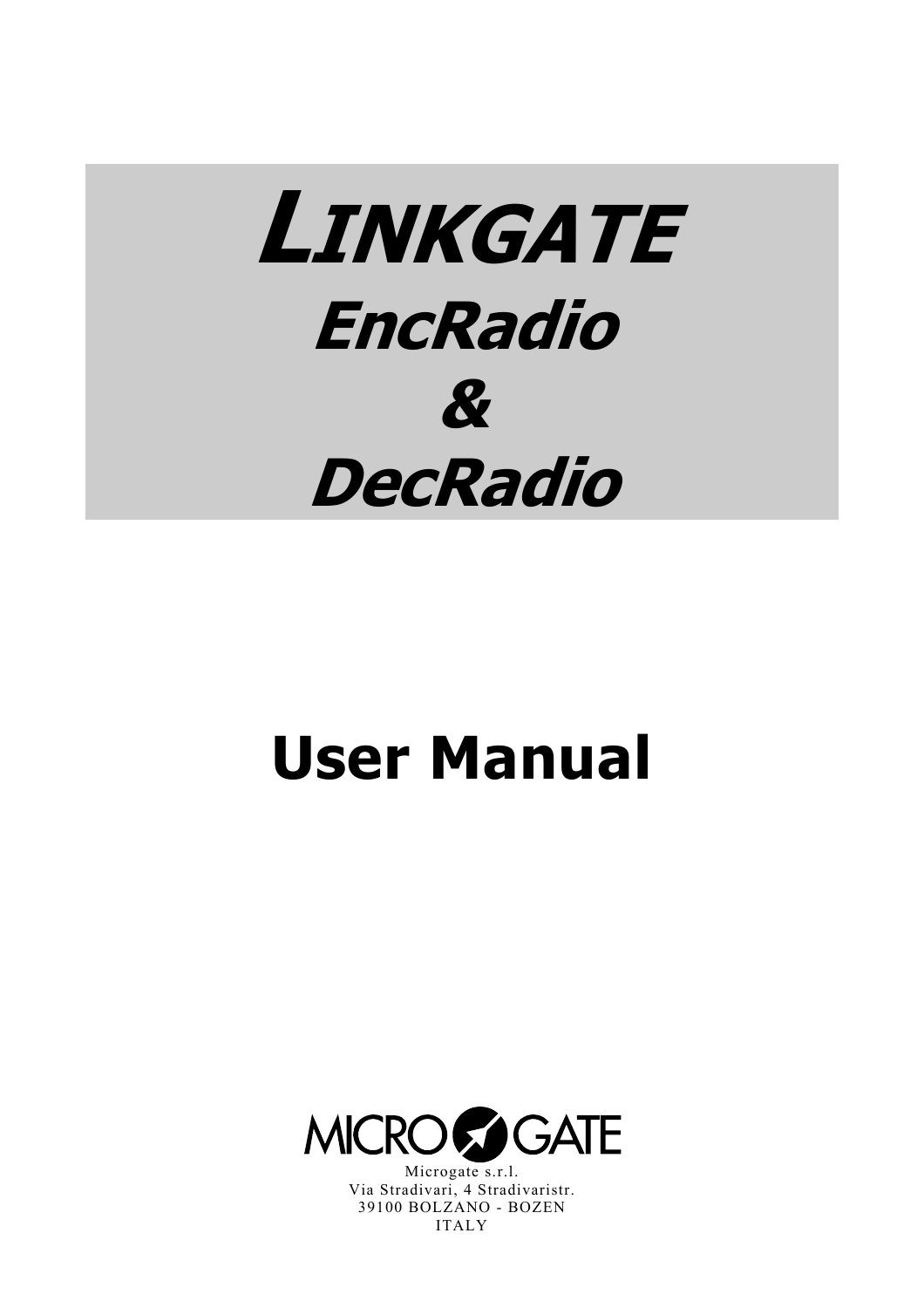|                    | LINKGATE EncRadio & DecRadio | Doc: ENC R 200 000 |
|--------------------|------------------------------|--------------------|
|                    | User Manual                  | Version: 2.0       |
| <b>MICROCOGATE</b> |                              | Page 2 of 18       |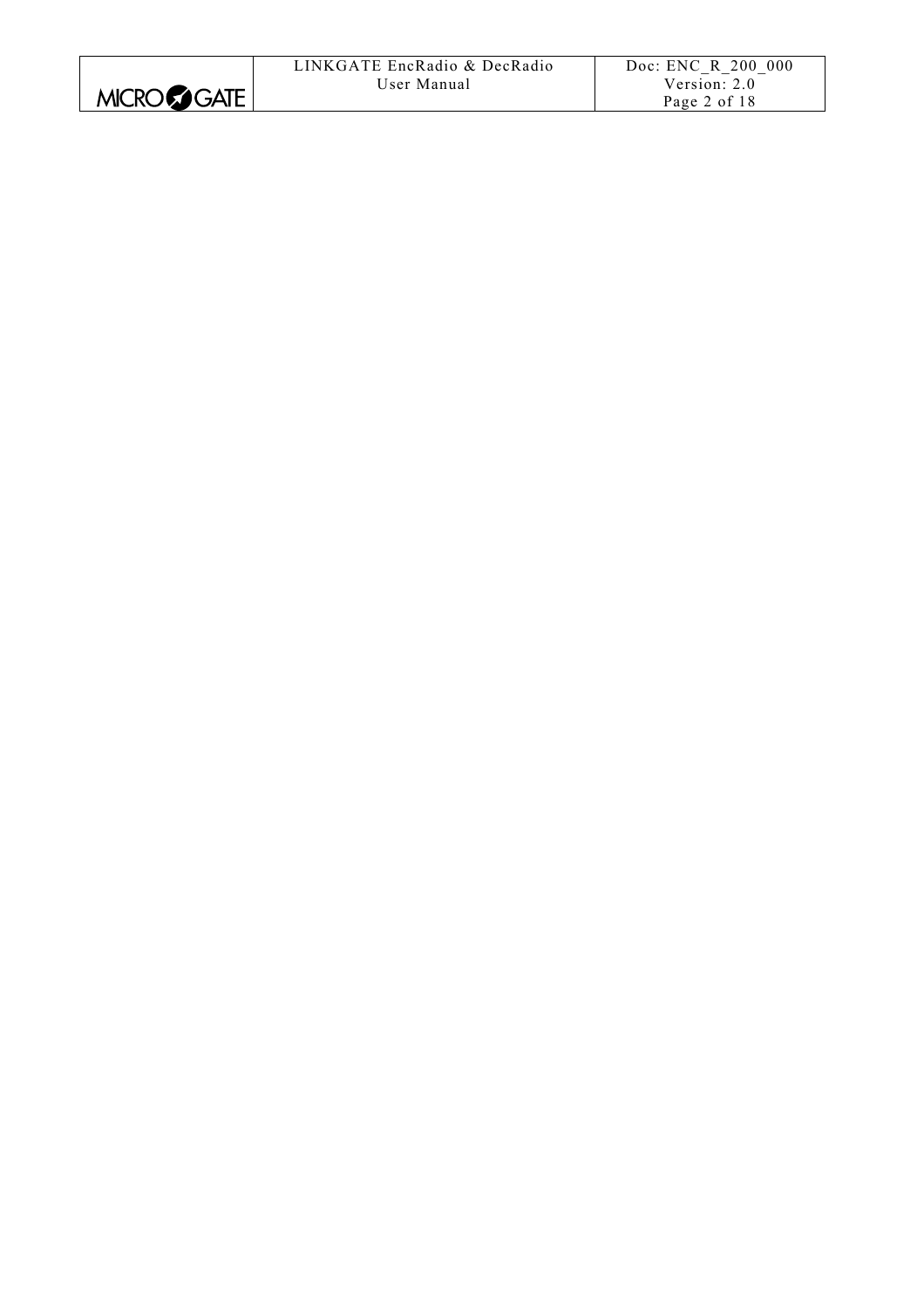<span id="page-2-0"></span>

# 1. Contents

| 1.                               |  |
|----------------------------------|--|
| 2.                               |  |
| $3_{-}$                          |  |
| 4.                               |  |
| 5.                               |  |
| 6.                               |  |
| 6.1.<br>6.2.<br>6.3.             |  |
| 7.                               |  |
| 8.                               |  |
| 9.                               |  |
| 10.                              |  |
| 11.                              |  |
| 12.                              |  |
| 13.                              |  |
| 14.                              |  |
| 15.                              |  |
| 16.                              |  |
| 17.                              |  |
| 18                               |  |
| 18.1.<br>18.2.<br>18.3.<br>18.4. |  |
| 19.                              |  |
| 20.                              |  |
| 21.                              |  |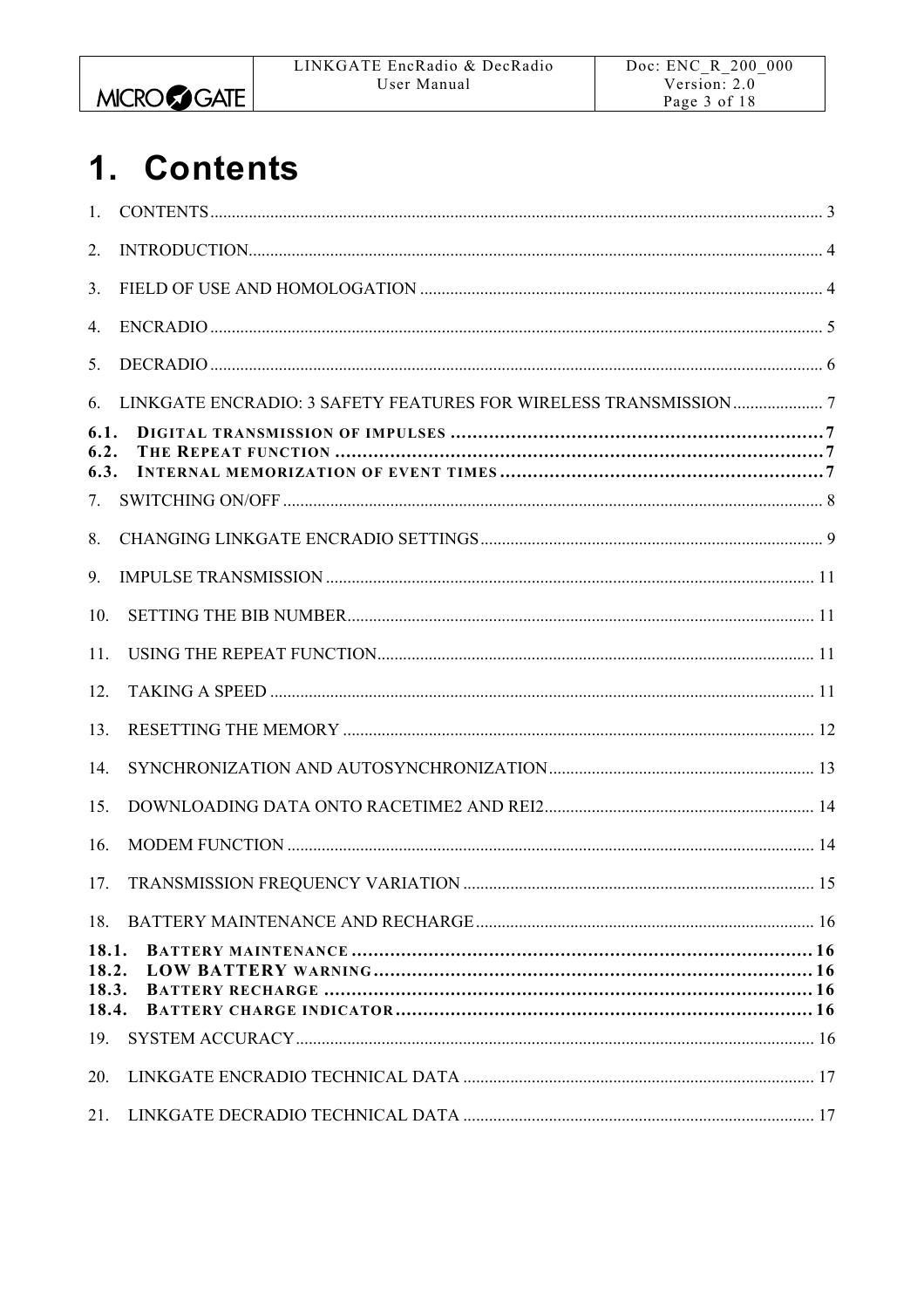<span id="page-3-0"></span>

# **2. Introduction**

The wireless transmission of an impulse is a critical phase in timekeeping. The possibility of losing the data transmitted, of having very inaccurate timing and the transmission difficulties in some zones has often made timekeepers and trainers sceptical about this type of approach.

The LINKGATE system represents a radical innovation in the field of radio transmission of impulses for timekeeping. Technological evolution has enabled us to go from the old impulse transmission systems to the more modern data transmission concept, which can guarantee extreme accuracy, the transmission of large quantities of information and greater reliability. In addition, the compact size of the system makes the LINKGATE system the ideal instrument for training and competitions at every level.

Linkgate EncRadio and DecRadio represent a further innovation with respect to the well-known and highly esteemed Linkgate Encoder and Decoder. The evolution of the products has resulted in the embedding of high reliability low power radio modules (433 MHz 10mW/500mW) for transmission and reception of signals in both the transmitter (Linkgate EncRadio) and receiver (Linkgate DecRadio).

Exploiting the characteristics of the modules, which work on FM on a very narrow band, and the intrinsic reliability of Linkgate EncRadio and DecRadio, long distance transmission (over 2 Km for the 10mW version and over 9Km for the 500mW version) can be achieved.

In addition, the system's extremely low power consumption allows long autonomy of use which, together with the possibility of recharging the batteries, represents a great plus of the whole system.

### **3. Field of use and homologation**

The device is intended to be used for competitive sports activities (as indicated in Art. 334 of cod. P.T. point 4) in all sports disciplines (e.g. skiing, athletics, horse-racing, mountain bike, motor racing,etc.) both at amateur and professional level. The homologation code is DGPGF/4/2/03/3398837FO/.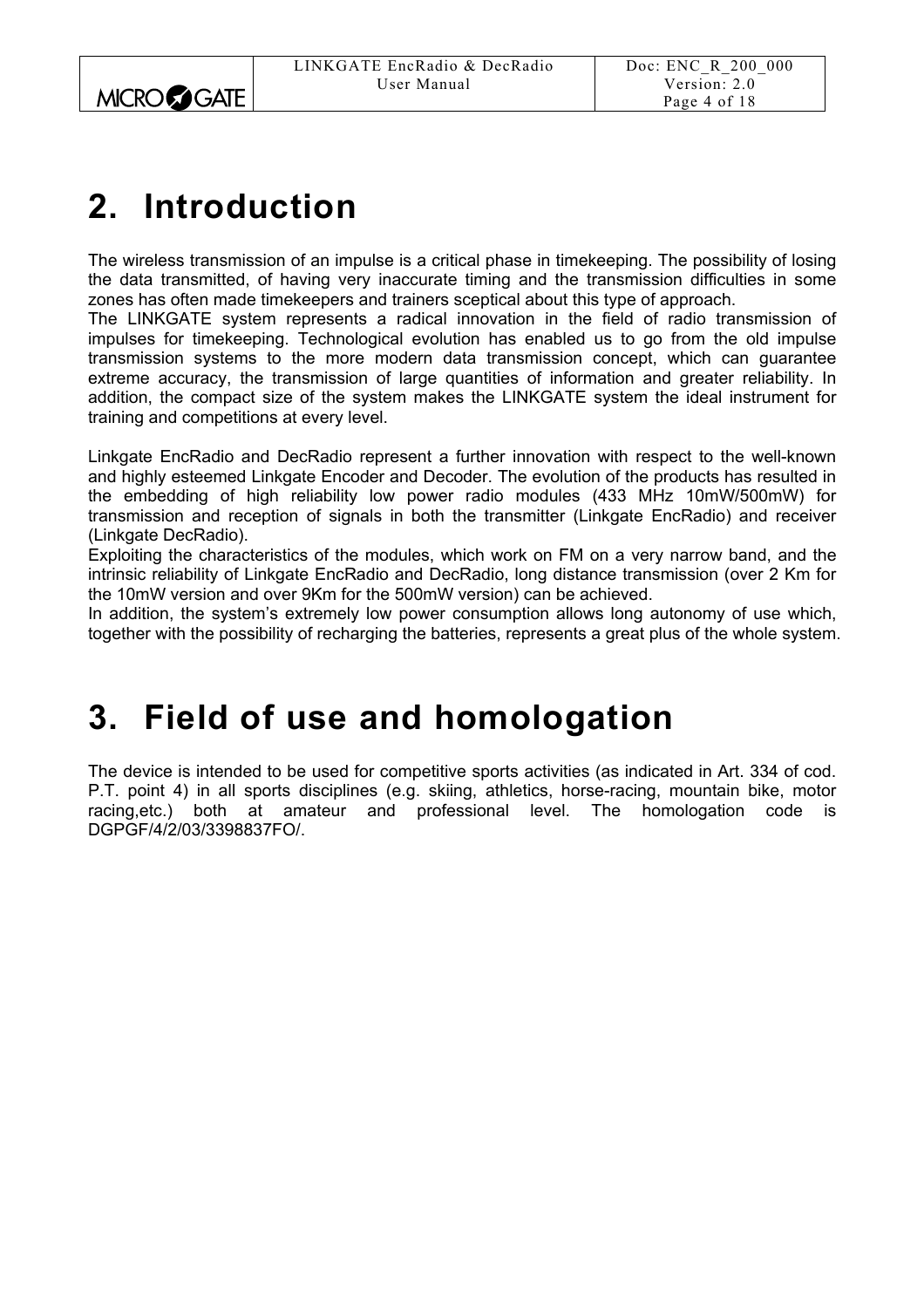<span id="page-4-0"></span>

# **4. EncRadio**



**Figure 1** 

- 1 < **SIGNAL** > key for signal transmission
- 2 Numerical display
- 3 < Down arrow > key
- 4 < **2ND** > key modifies function of the other keys
- 5 < **REPEAT** > key for repetition of transmission of the last signal
- 6 < Up arrow > key
- 7 < **ON/OFF** > key for switching on/off
- 8 Led for battery recharge signal
- 9 Jack connector for battery recharge
- 10 BLUE banana jack for MODEM input
- 11 Cover for access to programming connector (MICROGATE reserved)
- 12 Cover for access to DIP SWITCH selector for transmission frequency
- 13 GREEN banana jack for signal input
- 14 BLACK banana jack for Ground signal
- 15 RED banana jack for speed signal
- 16 TNC connector for external antenna connection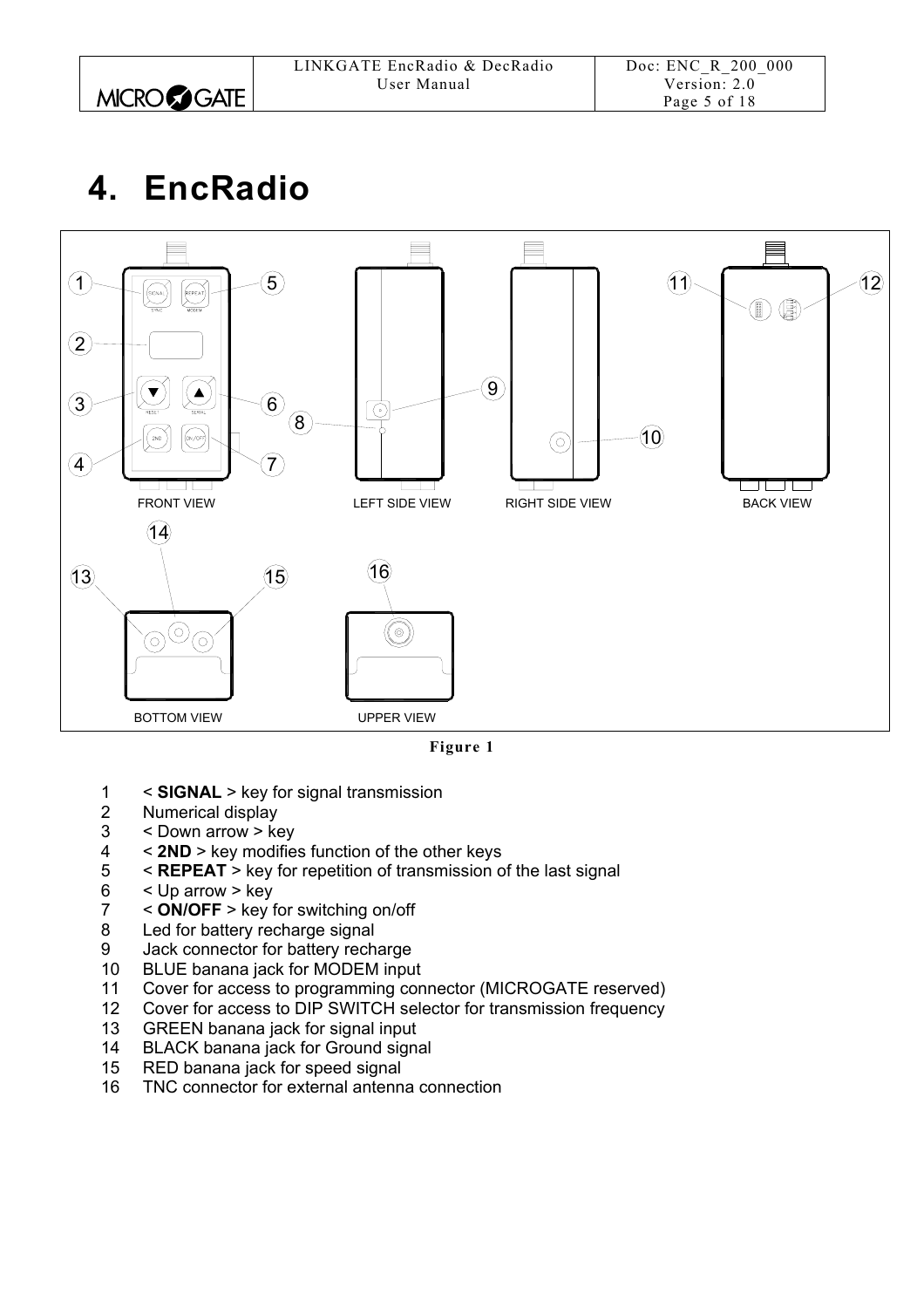<span id="page-5-0"></span>

|                      | LINKGATE EncRadio & DecRadio | Doc: ENC R 200 000 |
|----------------------|------------------------------|--------------------|
|                      | User Manual                  | Version: $2.0$     |
| MICRO <b>CO</b> GATE |                              | Page 6 of 18       |

# **5. DecRadio**



**Figure 2** 

- 1 TNC for external antenna connection<br>2 5 pole Nucletron connector for Radio
- 2 5 pole Nucletron connector for Radio output
- 3 Cover for access to DIP SWITCH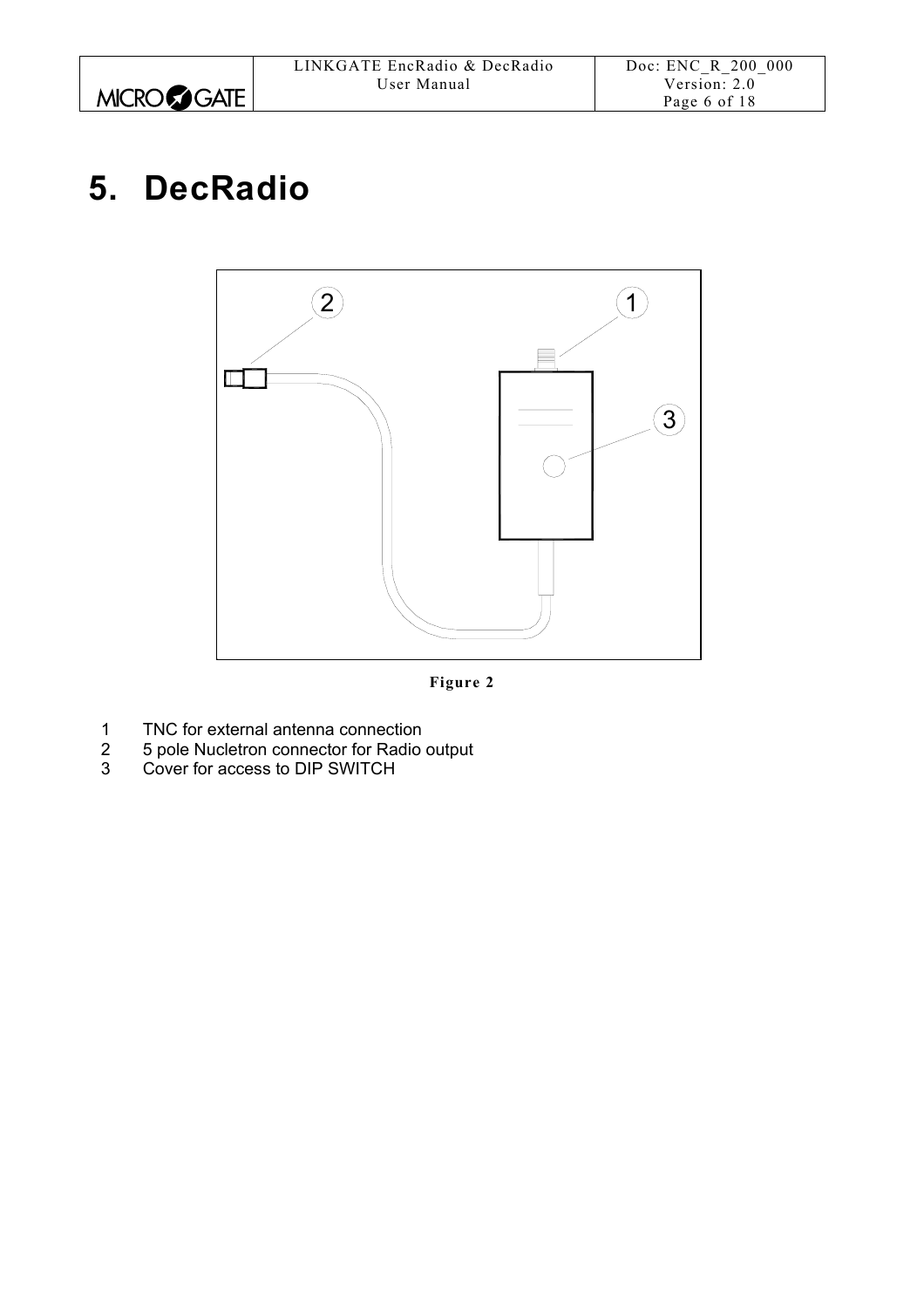### <span id="page-6-0"></span>**6. Linkgate EncRadio: 3 safety features for wireless transmission**

To overcome unreliability and the various problems associated with the old system of wireless transmission of impulses, LINKGATE Encoder offers a number of innovative solutions:

#### *6.1. Digital transmission of impulses*

Linkgate EncRadio transmits sets of data (no longer a single impulse) that contain a vast amount of information. In particular, the following are transmitted:

- The transmitter's Code (software selection from 127 channels and redundancy length data)
- Type of signal transmitted (software selection from 16 positions of type of signal transmitted: Start, Lap 1..14, Stop)
- Bib number (selectable with software)
- How long ago the event took place
- The running Time of a speed base (if present)
- Battery Status (Low Battery)

In addition, the kit contains numerous control codes and error autocorrection codes which prevent a signal from being incorrectly interpreted during reception.

All the data (information + control codes) are transmitted 16 times, in order to reduce the possibility of reception failure.

Even with very disturbed signal transmission, this system ensures maximum reliability and precision (+/- 0.4 thousandths of a second); in short, you only need the complete reception of a single set of data to be able to reconstruct the original time of the event.

#### *6.2. The Repeat function*

If there are any problems in data reception, (radio malfunction, interference from a more powerful transmission, a cable which comes unplugged, etc...) you can use the REPEAT function. Linkgate EncRadio allows you to repeatedly re-transmit impulses which have not been received, even after a considerable length of time has passed.

As soon as the transmission of an event begins, Linkgate EncRadio starts counting the time from the start. By pressing the REPEAT key, you transfer the correct time to the chronometer which takes into account the time which has passed up to that moment.

#### *6.3. Internal memorization of event times*

Linkgate Encoder is equipped with a Real Time Clock that allows you to use event times in event management. This special characteristic allows you to save the times of every event on a permanent memory, then enabling you to download its contents through serial link onto Microgate's chronometers. The device memorises the last 256 event times, speeds and bib numbers and therefore allows you to retrieve any data lost because of radio malfunction or any other reason.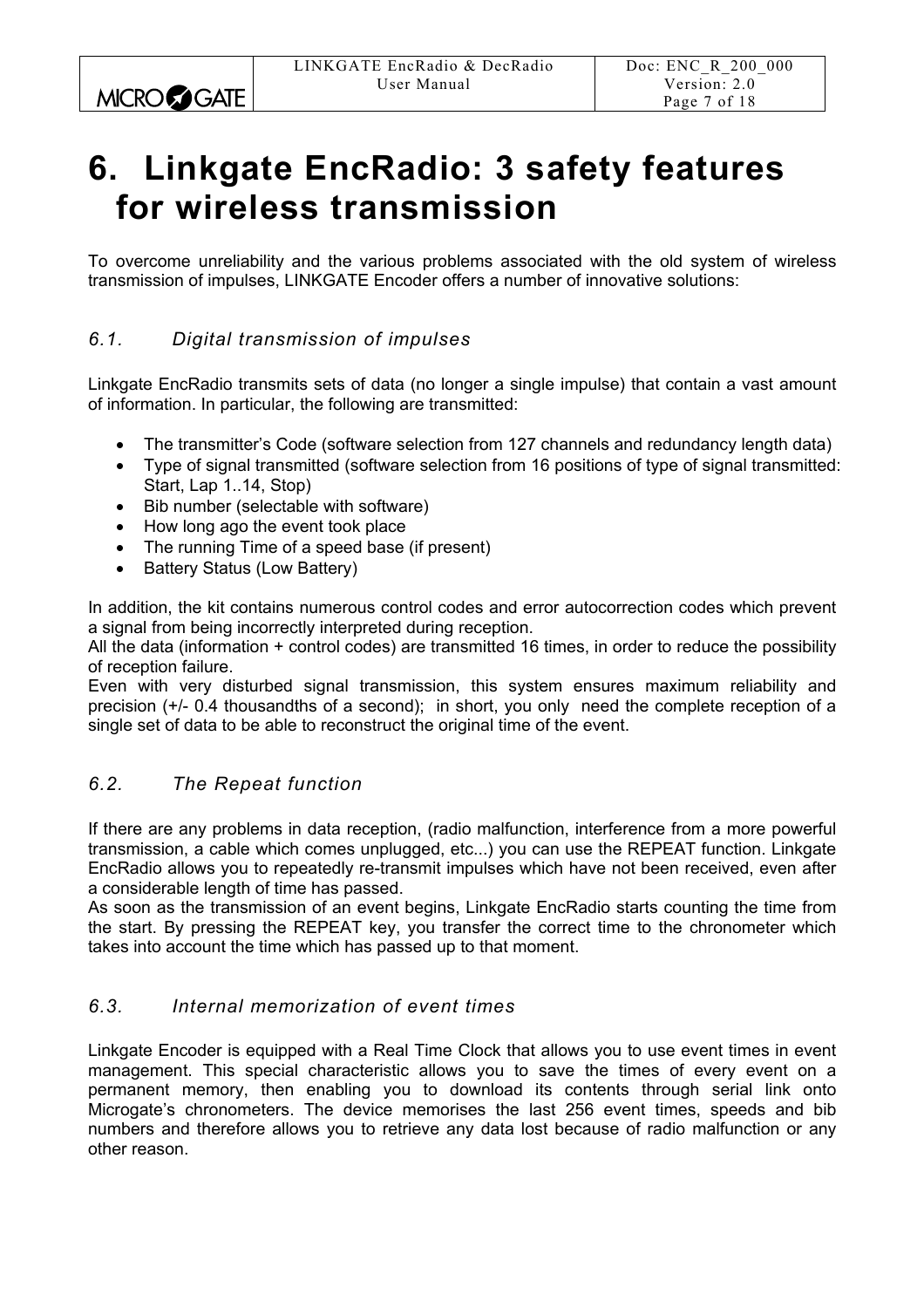<span id="page-7-0"></span>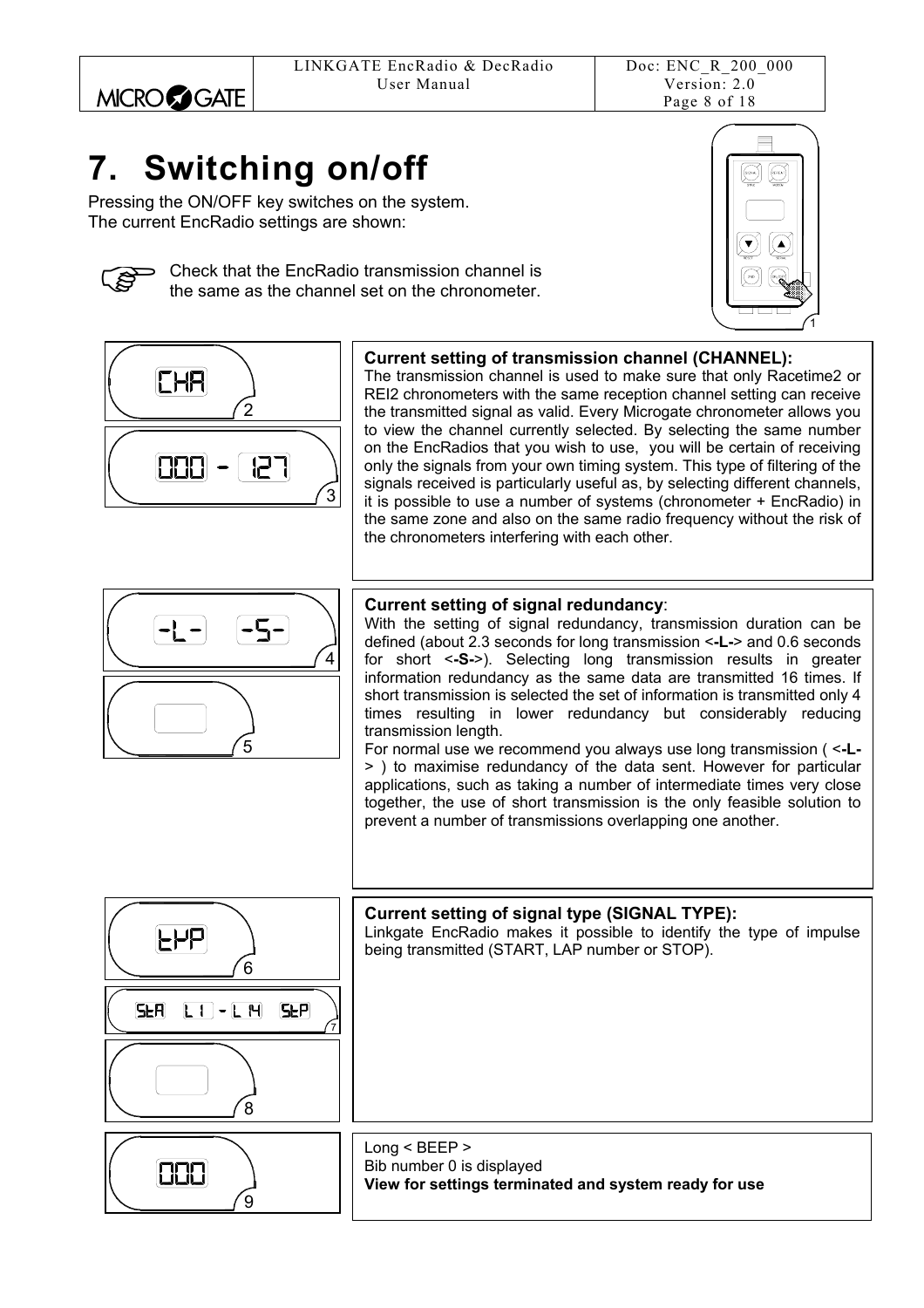<span id="page-8-0"></span>

|                      | LINKGATE EncRadio & DecRadio | Doc: ENC R 200 000 |
|----------------------|------------------------------|--------------------|
|                      | User Manual                  | Version: 2.0       |
| MICRO <b>CO</b> GATE |                              | Page 9 of 18       |

At the end of viewing Linkgate EncRadio emits a beep to signal that the system is ready for use. To switch off the system press the ON/OFF key for about 1 second until the word "OFF" appears. Releasing the ON/OFF key switches off the system.

Switching off and switching back on reset the system and delete the memory.

# **8. Changing Linkgate EncRadio settings**

Changes in settings can be made by keeping an arrow key pressed down while switching on the device with the ON/OFF key.

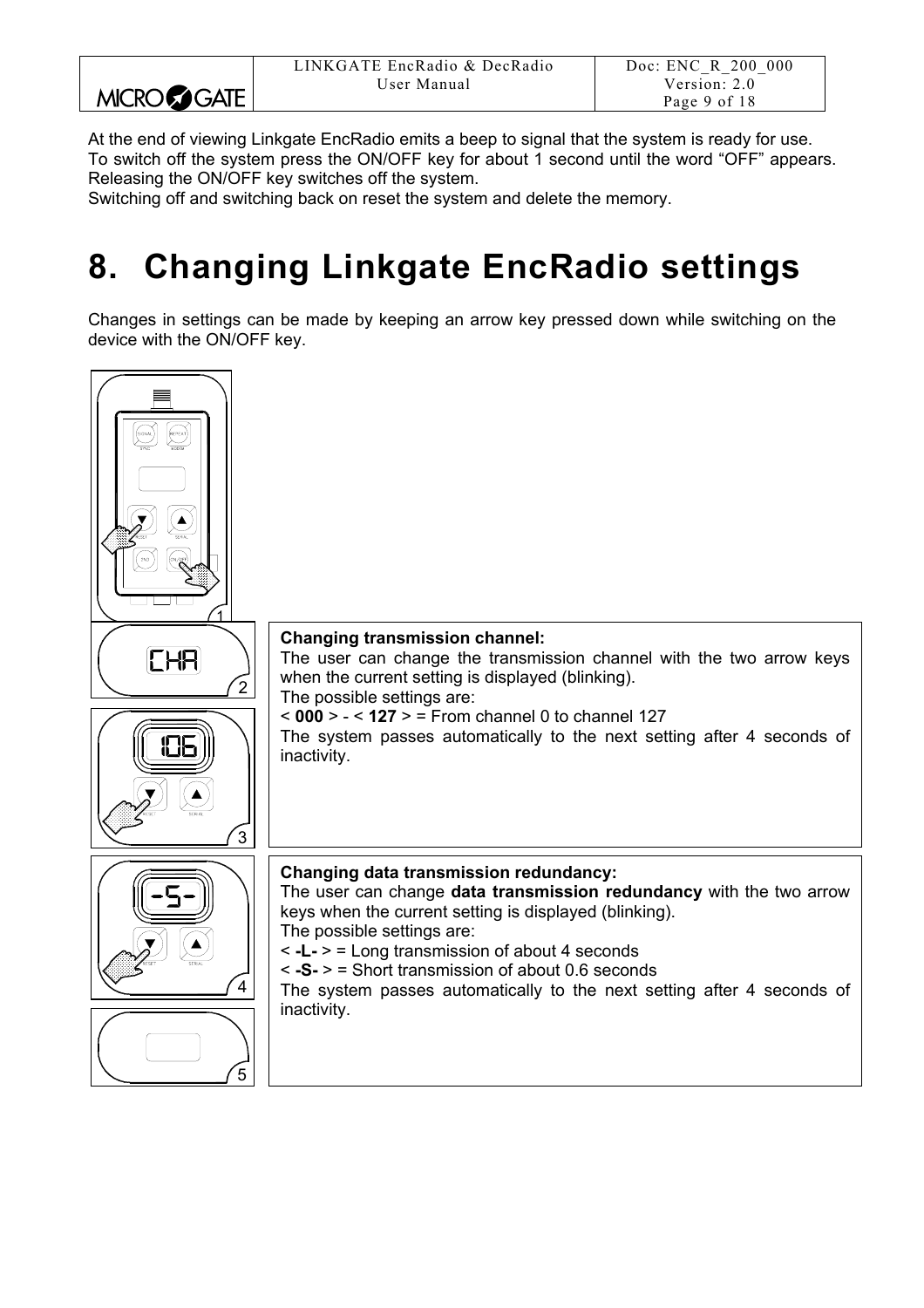|                      | LINKGATE EncRadio & DecRadio | Doc: ENC R 200 000 |
|----------------------|------------------------------|--------------------|
|                      | User Manual                  | Version: $2.0$     |
| MICRO <b>CO</b> GATE |                              | Page $10$ of $18$  |

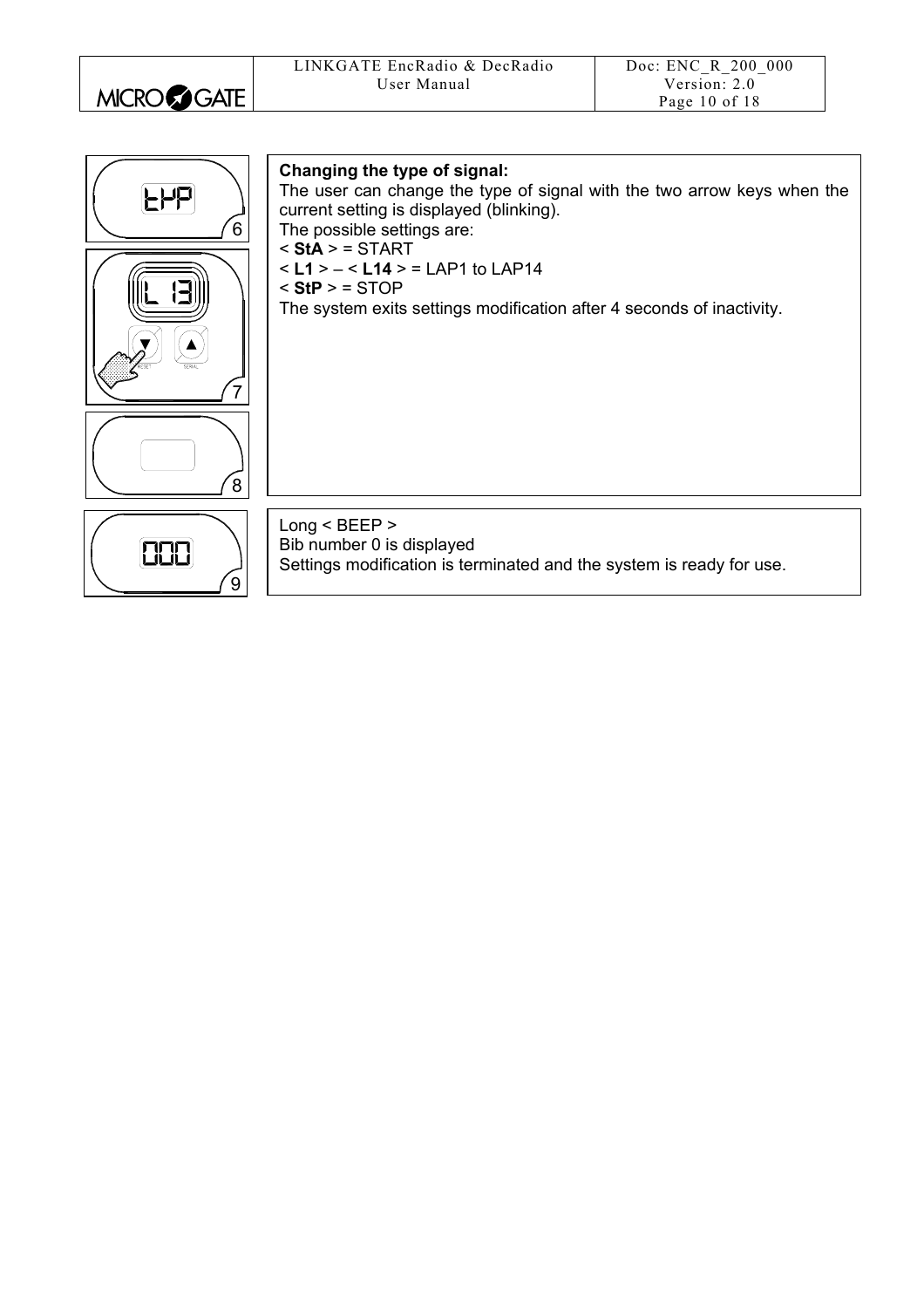# <span id="page-10-0"></span>**9. Impulse transmission**

An impulse can be transmitted in two ways:

1) with the manual activation key SIGNAL

2) by means of any signal given by the closing of a contact normally open produced by a gate or photocell, using the BLACK banana jack as a ground and the GREEN banana jack as the signal.

At the end of data transmission, the Linkgate EncRadio will emit a BEEP.

# **10. Setting the bib number**

The two arrow keys can be used to set a bib number. In this way the chronometer can automatically relate an event received from EncRadio.

The function is disabled if the bib number 0 is set.

After transmission of an impulse the bib number automatically moves up.

# **11. Using the Repeat function**

If for some reason data were not received by the Microgate chronometers you can retransmit them by pressing the REPEAT key even after a considerable interval of time.

If the problem should continue, the event data can be re-transmitted as many times as necessary until satisfactory reception has been obtained.

# **12. Taking a speed**

With Linkgate Encoder you can receive up to 16 pass-by speeds from as many different measurement zones. The basic idea is to calculate the speed base time extremely accurately and transmit it together with the corresponding impulse (START, LAP or STOP). Then, by inserting the length of every single speed base into the Micorgate chronometer, you can obtain the value for the average speed for that stretch.

The input speed base signal must be brought onto the RED banana jack and the relative ground onto the BLACK banana jack; the output speed base signal must be brought onto the GREEN banana jack together with its ground which must be connected to the BLACK banana jack. When an impulse is received from a speed base input (from the RED banana jack), the LINKGATE Encoder sets the time running. If within 8 seconds there is an impulse from the speed base output (from the GREEN banana jack), the LINKGATE Encoder will transmit the time between the two signals (speed base time) and the impulse of the speed base output (that is, the corresponding LAP or STOP impulse). If more than 8 seconds pass between an input speed base impulse and an output impulse, the system will automatically discard the value – only transmitting the output speed base impulse (the signal corresponding to the GREEN banana jack).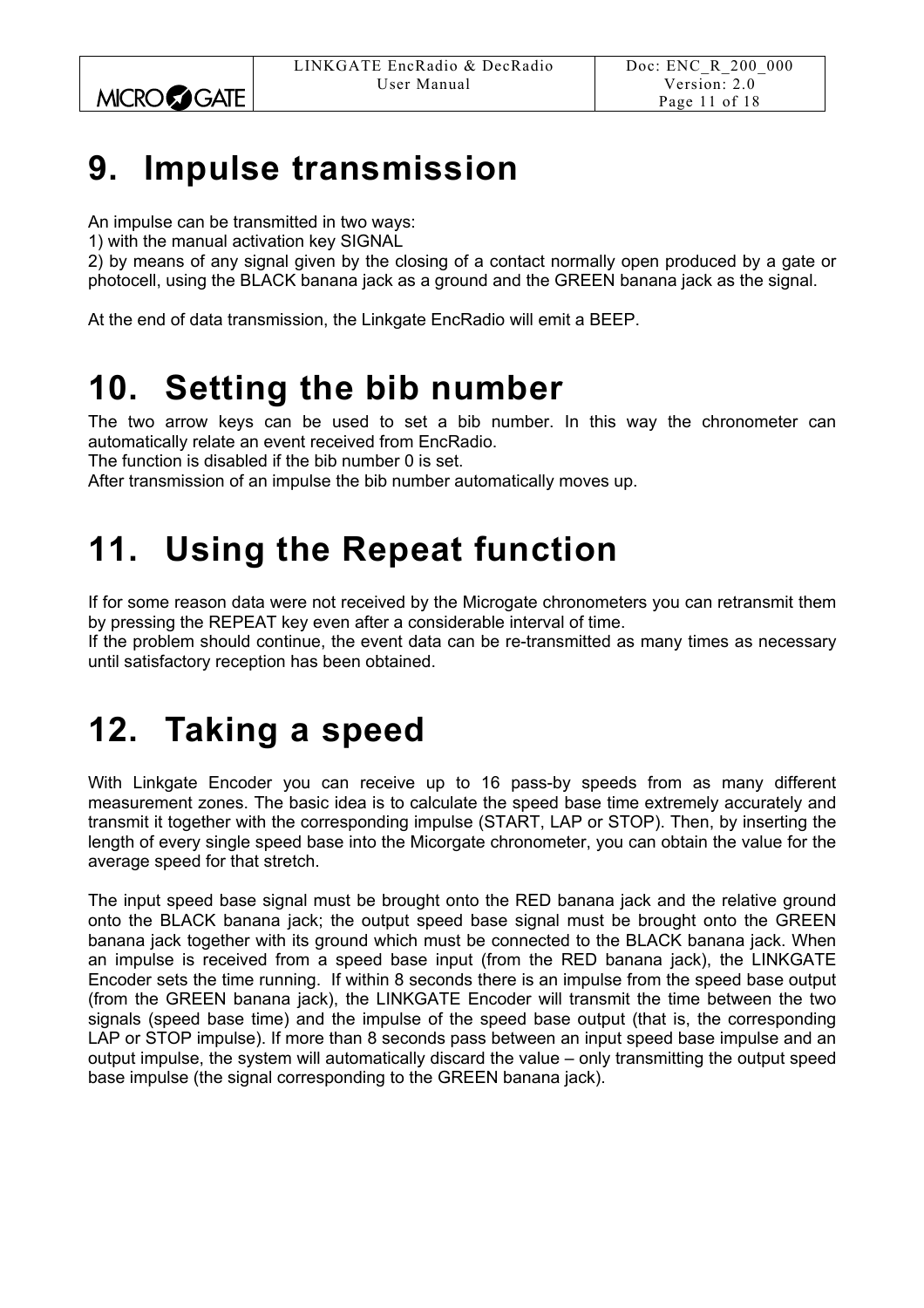<span id="page-11-0"></span>

|                      | LINKGATE EncRadio & DecRadio | Doc: ENC R 200 000 |
|----------------------|------------------------------|--------------------|
|                      | User Manual                  | Version: $2.0$     |
| MICRO <b>CO</b> GATE |                              | Page 12 of 18      |



**Figure 3**

Figure 3 shows the connections for a speed measurement with the use of 2 *Polifemo* photocells*:* the first photocell must be connected (2 meter CAB050 or 20 meter CAB048 cables) to *EncRadio*'s Red and Black banana jacks and the second to the Green and Black banana jacks. The rotating selector for selection of the signal on *EncRadio* must be set to *LAP 14*.

### **13. Resetting the memory**

Resetting the memory causes the deletion of stored data and of the system's internal time. Resetting is enabled by keeping the **2ND key held down and then pressing and releasing the arrow key ▼** (Reset). When the command is received, Linkgate EncRadio emits three tones in the following way: BOOP-BEEP-BOOP. The system is then reset. (Remember that the system is also reset if EncRadio is switched off).).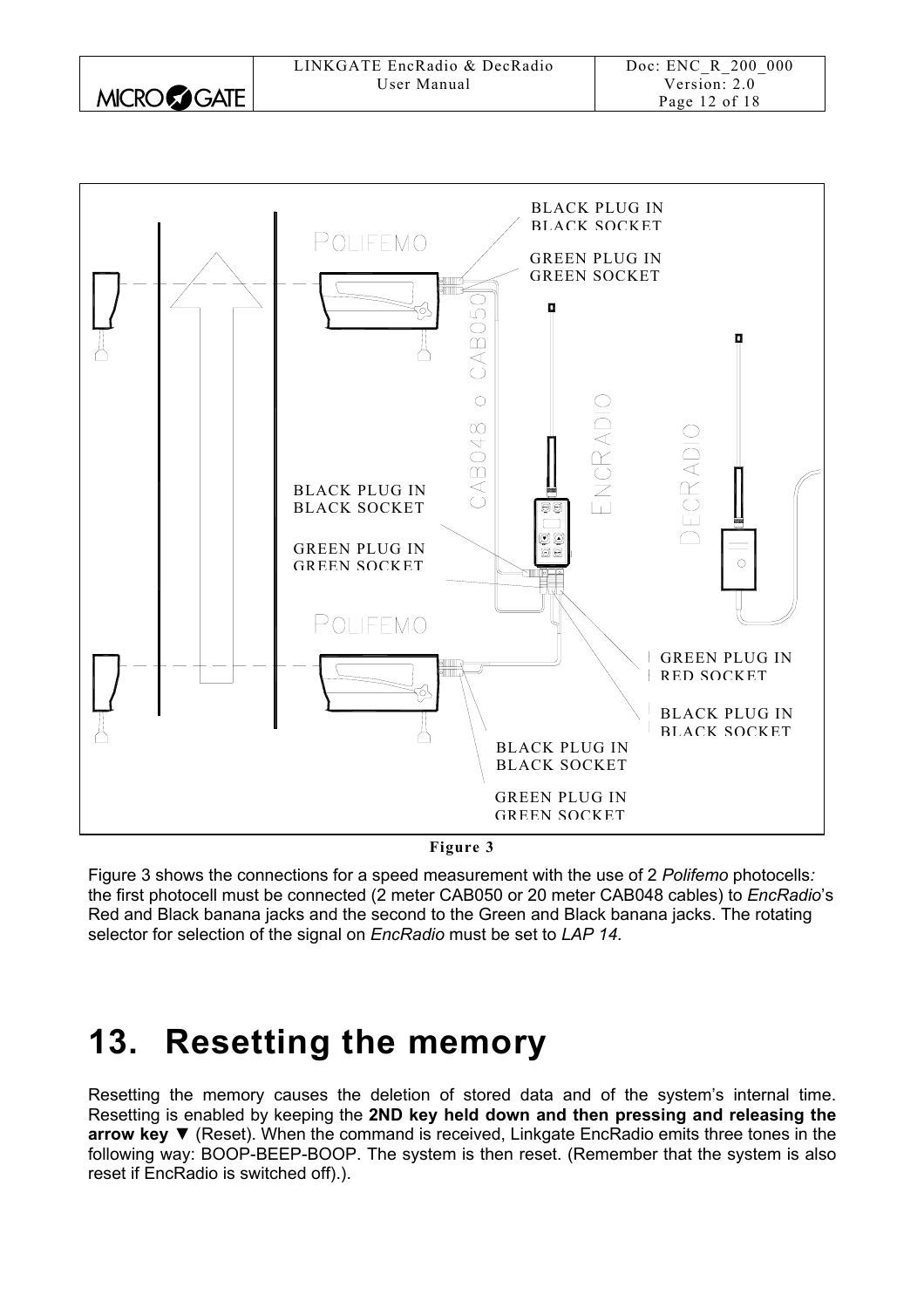### <span id="page-12-0"></span>**14. Synchronization and autosynchronization**

Linkgate Encoder is equipped with a REALTIME CLOCK which enables you to relate any event to a time. It is therefore possible to synchronize the Linkgate EncRadio's internal clock with any type of chronometer. The procedure for synchronizing the system is as follows:

- Connect the chronometer's ground (GND) with the Linkgate Encoder's BLACK banana jack
- Hold down the 2ND key and then press and release the SIGNAL (SYNC) key
- Linkgate EncRadio emits the tones BOOP-BEEP and the letters SYN appear on the display (the system is waiting for a START)
- Connect the start line to the GREEN banana jack
- Within two minutes give a start signal to synchronize the system (either by pressing the SIGNAL key or by closing the start line on the ground)
- On receiving a START signal, Linkgate Encoder will emit two tones tone: BEEP-BOOP (the system is synchronized)

If you wish to synchronize two or more EncRadio with a chronometer, the procedure remains the same. You must connect all the ground lines (BLACK banana jack) with the chronometer's ground; then for every Linkgate EncRadio you must activate the SYNC procedure (the second point in the procedure), connect the starting line to all the GREEN banana jacks and give a common START.

As well as the normal synchronization described above, EncRadio's internal clock and that of the chronometer can be autosynchronized after transferring any event times memorised by EncRadio (see REI2 or RACETIME2 reference manual for autosynchronization). It is important to remember that autosynchronization can only take place if EncRadio has not been switched off or synchronized in the time between the taking of the event and data download.

Keeping in mind the accuracy of the EncRadio oscillator, if the data memorised on a chronometer are downloaded, it is advisable to use normal synchronization when the time events are taken shortly after the synchronization itself, while it is preferable to use autosynchronization in cases where the event times are taken just before data downloading.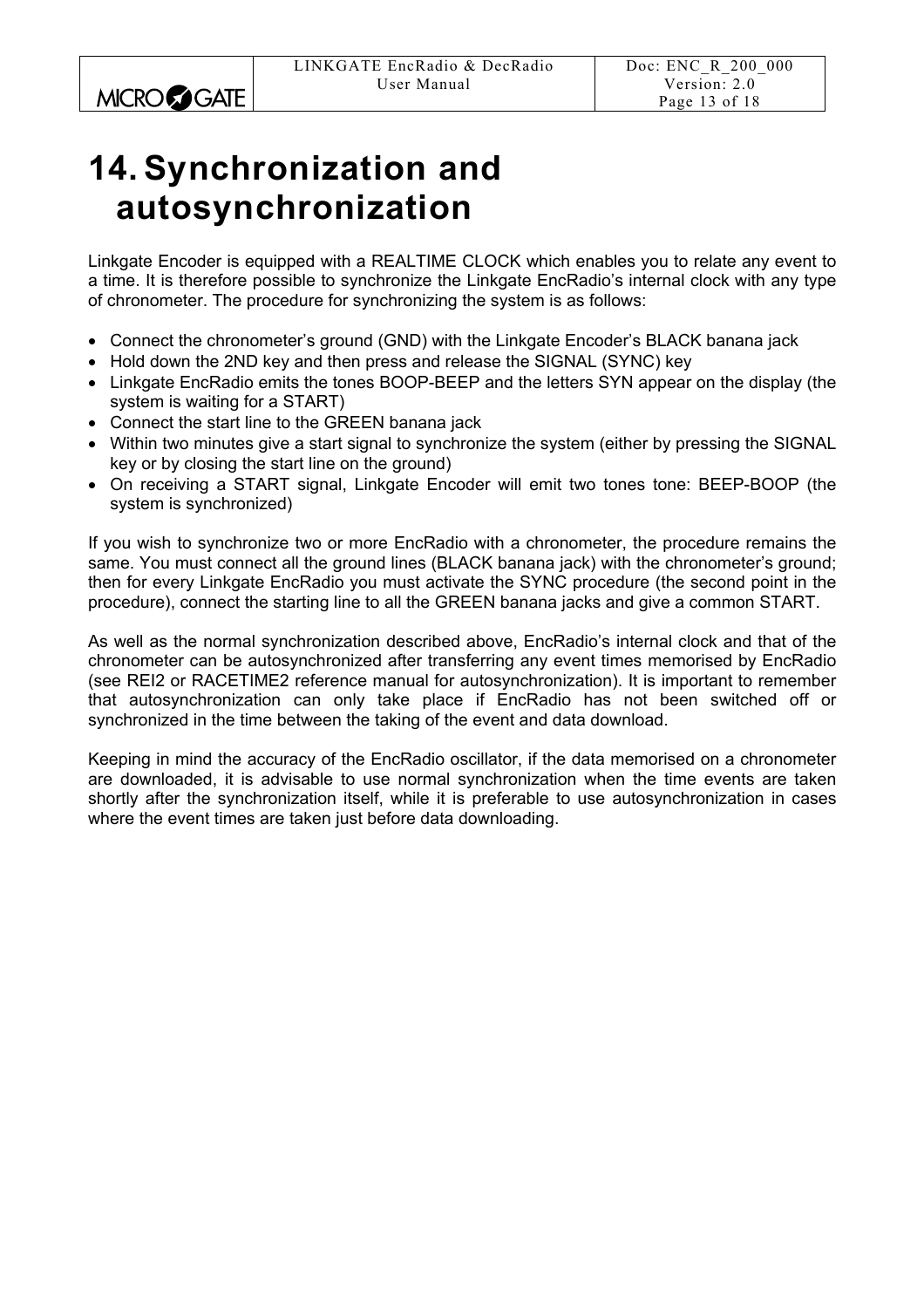### <span id="page-13-0"></span>**15. Downloading data onto Racetime2 and Rei2**

Linkgate Encoder memorises the last 256 events, the last 256 bib numbers and the last 256 speeds (if received) in an internal permanent memory and so makes possible retrieval after an interval of time of any impulses "lost" as a result of radio malfunction or for any other reason.

Select the correct menu on the *Racetime2* o *Rei2* chronometer to download data from Linkgate EncRadio. Proceed with data transfer by keeping the 2ND key pressed down and then pressing and releasing the key  $\triangle$  (SERIAL). The start of transfer is signalled by the two tones BOOP-BEEP and the letters SER on the display; then, within two seconds, two counters are displayed on the chronometer screen indicating the number of times and speeds actually transmitted. The two tones BEEP-BOOP at the end of data download signal that the procedure has terminated correctly.

**NOTE:** if you download data immediately after performing a memory RESET (2ND + ▼ (RESET)) and without transmitting any impulses, LINKGATE Encoder will download the entire contents of the memory (256 times + 256 bib numbers +256 speeds).

# **16. Modem function**

Linkgate Encoder can also be used as a modem transmitter. Contrary to what happens when transmission is generated during an event, however, input does not take the form of sets of data with error correction codes, but is simply transformed into a signal compatible for radio transmission. Data reliability is left entirely to the effectiveness of the radio system.

In this function mode, Linkgate Encoder accepts a Serial signal for inputs with a maximum speed of 1200 Baud and generates a FSK modulation between 1200 Hz (logic signal 0) and 1800 Hz (logic signal 1).

The digital input signal (level RS 232 or TTL) is connected to the blue banana jack and the black banana jack.

The MODEM function is enabled by keeping the 2ND key pressed down and then pressing and releasing the key REPEAT (MODEM). The tones BOOP-BEEP and the letters Mod on the display indicate you have passed into the MODEM function.

To end the transmission session keep the 2ND key pressed down and then press and release the key REPEAT(MODEM). The system then emits the tones BEEP-BOOP to signal that the procedure has been correctly terminated.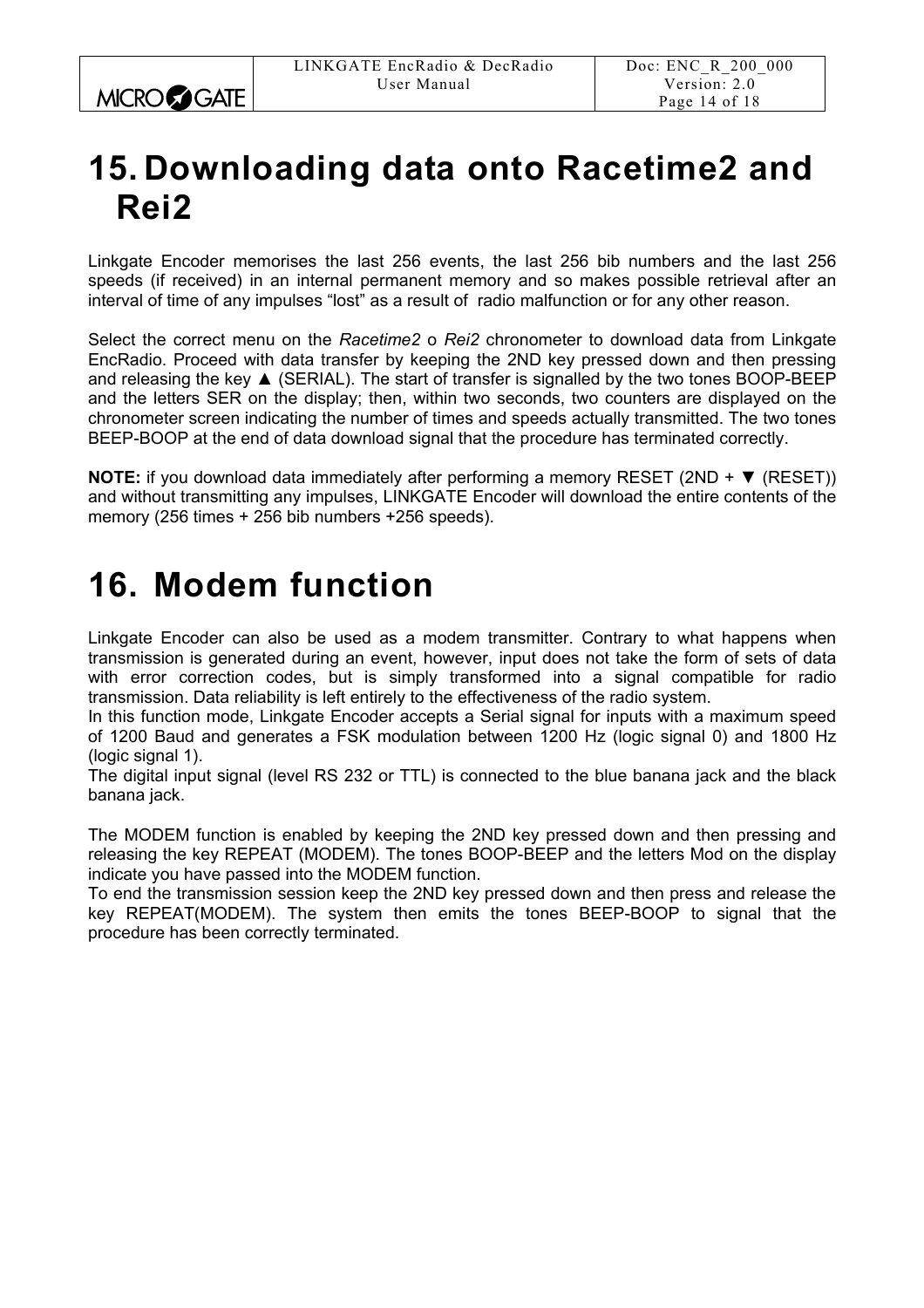# <span id="page-14-0"></span>**17. Transmission frequency variation**

In some cases it will be necessary to vary the transmission frequency of EncRadio/DecRadio (for example when two Linkgate systems are used simultaneously). Naturally the receiver and transmitter will have the same frequency.



#### **Figure 4**

As can be seen in Figure 4 the DIP SWITCH for frequency selection is four way, so 16 different frequencies can be set:

| <b>Frequency set (MHz)</b> | Switch 1   | Switch 2   | Switch 3   | Switch 4   |
|----------------------------|------------|------------|------------|------------|
| 433.900                    | <b>ON</b>  | ON         | ON         | <b>ON</b>  |
| 433.950                    | <b>OFF</b> | ON         | ON         | <b>ON</b>  |
| 434.000                    | <b>ON</b>  | <b>OFF</b> | ON         | ON         |
| 434.050                    | <b>OFF</b> | OFF        | <b>ON</b>  | ON         |
| 434.100                    | <b>ON</b>  | ON         | <b>OFF</b> | <b>ON</b>  |
| 434.150                    | <b>OFF</b> | ON         | <b>OFF</b> | ON         |
| 434.200                    | ON         | <b>OFF</b> | <b>OFF</b> | ON         |
| 434.250                    | <b>OFF</b> | <b>OFF</b> | <b>OFF</b> | <b>ON</b>  |
| 434.300                    | <b>ON</b>  | ON         | <b>ON</b>  | <b>OFF</b> |
| 434.350                    | <b>OFF</b> | ON         | ON         | <b>OFF</b> |
| 434.400                    | ON         | <b>OFF</b> | ON         | <b>OFF</b> |
| 434.450                    | <b>OFF</b> | <b>OFF</b> | ON         | <b>OFF</b> |
| 434.500                    | <b>ON</b>  | ON         | <b>OFF</b> | <b>OFF</b> |
| 434.550                    | <b>OFF</b> | ON         | <b>OFF</b> | <b>OFF</b> |
| 434.600                    | <b>ON</b>  | OFF        | <b>OFF</b> | <b>OFF</b> |
| 434.650                    | <b>OFF</b> | <b>OFF</b> | <b>OFF</b> | <b>OFF</b> |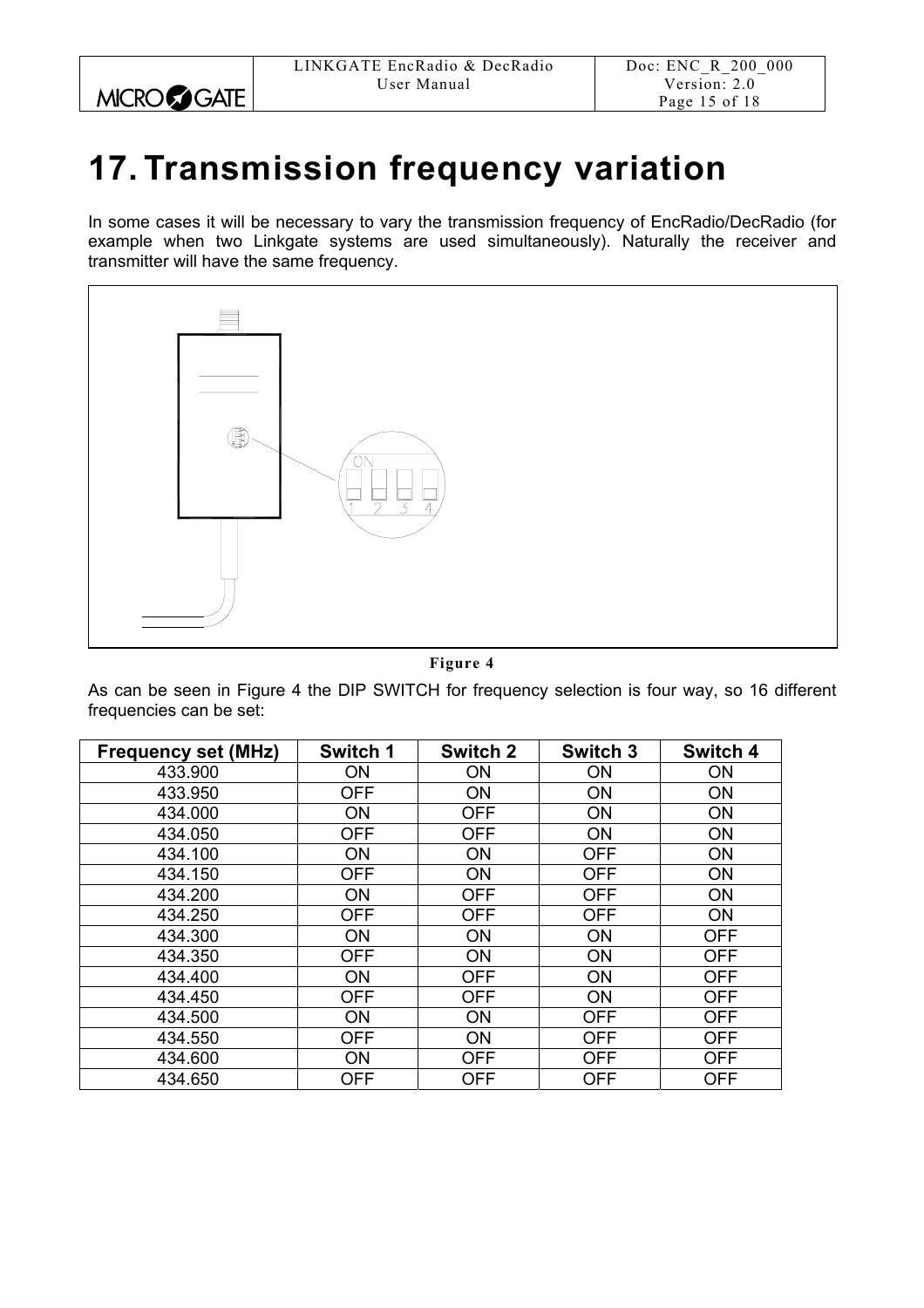### <span id="page-15-0"></span>**18. Battery maintenance and recharge**

#### *18.1. Battery maintenance*

The system is designed to eliminate the need for any kind of ordinary maintenance and in conditions of normal use the rechargeable batteries allow an autonomy of about 5000 transmissions for EncRadio and about 2000 transmissions for EncRadio 500.

#### *18.2. LOW BATTERY warning*

When the remaining time of Linkgate EncRadio's autonomy is limited, it warns the user with a visual and sound signal. The low battery warning is made with the emission of three short tones BEEP-BEEP-BEEP (and the indication < **Lo** > on the display) at the end of the transmission of an impulse.

Low battery status is also indicated with a blinking red Led located close to the recharge connector. When an event is transmitted, the Racetime 2 or Rei 2 chronometers also receive the battery status and warn that EncRadio's autonomy is limited.

When this happens the battery should be recharged as soon as possible.

#### *18.3. Battery recharge*

The presence of the recharge current is signalled when the Led located close to the recharge connector is on. This Led also indicates if battery recharge is in progress (orange Led) or if it has finished (green Led).

The time needed for recharging depends on the current charge status of the battery. When recharging is over, the battery status Led stays on and is continuous green. Recharging finishes after about 1.5 hours if the battery is completely empty.

#### *18.4. Battery charge indicator*

When the ON/OFF key is pressed, the percentage of charge remaining in the battery is displayed.

### **19. System accuracy**

When time events are downloaded from EncRadio slight inaccuracies in the times of time events are possible due to the accuracy of EncRadio's internal oscillator. The maximum error possible is equal to  $\pm$ 5 PPM (parts per million) in a temperature range of -20 to +70 °C (that is,  $\pm$ 0.4 seconds every 24 hours).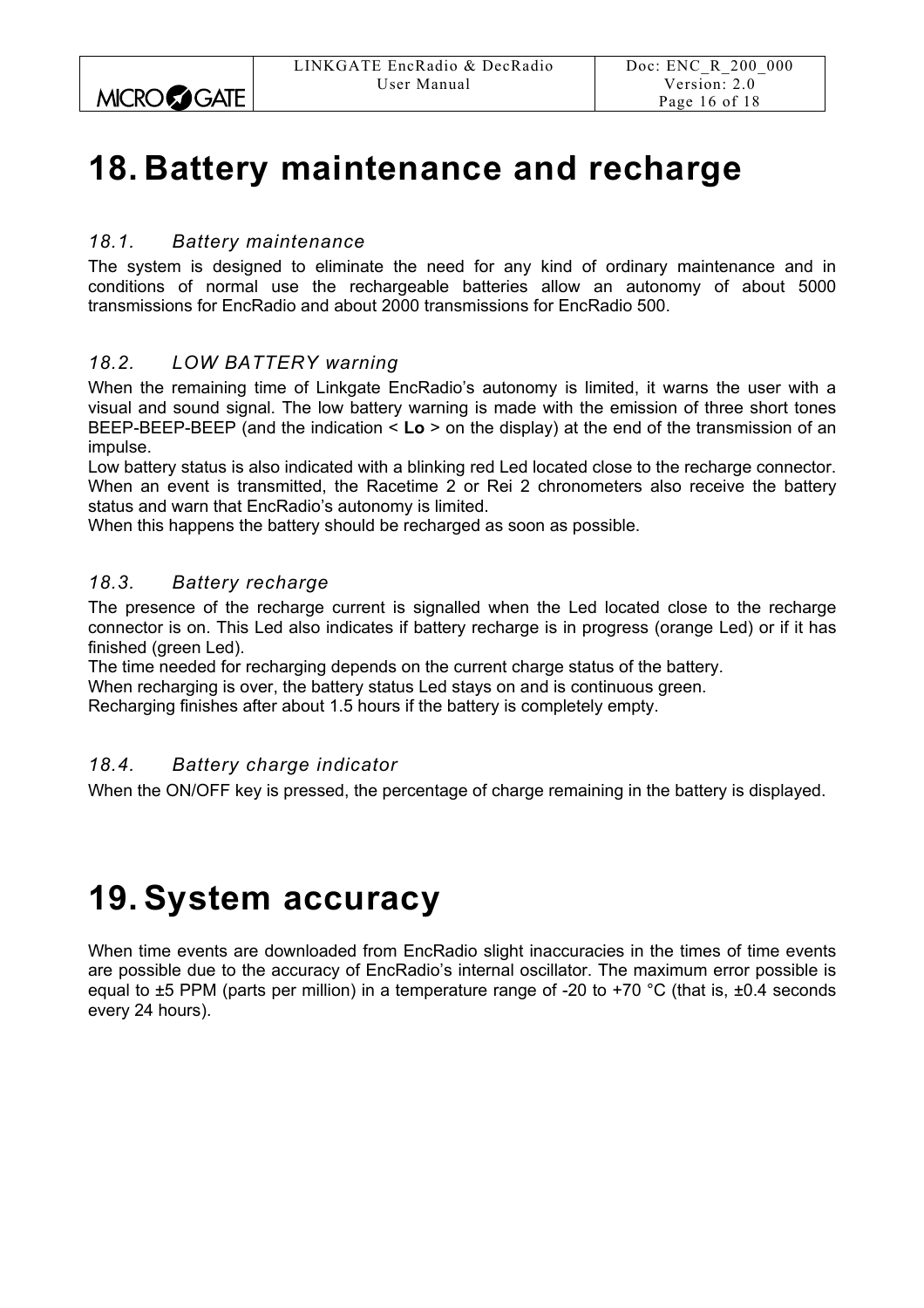## <span id="page-16-0"></span>**20. Linkgate EncRadio technical data**

| Weight                             | $\overline{16}$ Og                                                                   |  |
|------------------------------------|--------------------------------------------------------------------------------------|--|
| <b>Size</b>                        | $\frac{100 \times 50}{20 \times 40}$ mm (l x h x p)                                  |  |
| Operating temperature              | $-25^{\circ}/+70^{\circ}$ C                                                          |  |
| Frequency                          | From 433.875 MHz to 434.650 MHz                                                      |  |
| Type of transmitter                | <b>PLL Synthesizer</b>                                                               |  |
| Transmission mode                  | Digital FSK transmission; redundancy code with information accuracy check            |  |
|                                    | and autocorrection                                                                   |  |
| Form of communication              | TX monodirectional                                                                   |  |
| Number of channels                 | 32 (with frequency step among 25 KHz channels)                                       |  |
| Radio transmission power           | EncRadio:<br>10 <sub>m</sub> W                                                       |  |
|                                    | EncRadio 500:<br>500mW                                                               |  |
| Impulse transmission accuracy      | $± 0.4$ ms                                                                           |  |
| Speed measurement resolution       | 1.22*10-4 s (1/8192s)                                                                |  |
| Time base                          | Quartz 4.194304 MHz ±5ppm from -25° to +70°C                                         |  |
| Power supply:                      |                                                                                      |  |
| <b>Battery</b>                     | Rechargeable Lithium-Ion 3.7V 500mAh                                                 |  |
| Recharge                           | 8V÷20VDC 300mA                                                                       |  |
| Battery recharge                   | Built-in "smart" recharger                                                           |  |
| Autonomy                           | EncRadio:<br>Over 5000 events                                                        |  |
|                                    | EncRadio 500:<br>Over 2000 events                                                    |  |
|                                    | Remaining charge indicator                                                           |  |
|                                    | Visual and sound signalling of "Low Battery" status                                  |  |
| Processor                          | 8 bit C-MOS microprocessor                                                           |  |
| Keyboard and controls              | Signal and Repeat keys, 2 arrow and second function keys<br>$\bullet$                |  |
|                                    | ON/OFF key<br>$\bullet$                                                              |  |
|                                    | Software selection of type of signal from 16 positions (Start, Lap 114,<br>$\bullet$ |  |
|                                    | Stop)                                                                                |  |
|                                    | Software selection of long/short signal<br>$\bullet$                                 |  |
|                                    | Software selection of transmission channel                                           |  |
| Memory                             | 256 times, 256 speeds and 256 bib numbers                                            |  |
| Connections                        | Signal input on Ø 4mm socket (contact normally open)<br>$\bullet$                    |  |
|                                    | Auxiliary input on Ø 4mm socket for taking speeds (contact normally<br>$\bullet$     |  |
|                                    | open)                                                                                |  |
|                                    | "Modem"input on Ø 4mm socket (accepts RS232 or TTL levels)<br>$\bullet$              |  |
|                                    | Wireless transmission of stored data                                                 |  |
| Radio transmission range in normal | EncRadio:<br>Over 2 Km                                                               |  |
| conditions                         | EncRadio 500:<br>Over 9 Km                                                           |  |

### **21. Linkgate DecRadio technical data**

| Weight                | 110q                                                                     |
|-----------------------|--------------------------------------------------------------------------|
| <b>Size</b>           | $90 \times 50 \times 25$ mm ( $\vert x \vert$ $\times$ $\vert x \vert$ ) |
| Operating temperature | $-25^{\circ}/+70^{\circ}$ C                                              |
| Frequency             | From 433.875 MHz to 434.650 MHz                                          |
| Type of receiver      | Double superheterodyne PLL synthesizer                                   |
| Reception mode        | FSK decoding                                                             |
| Form of communication | RX monodirectional                                                       |
| Number of channels    | 32 (with frequency step among 25 KHz channels)                           |
| Power supply          | 5 VDC, supplied directly from chronometer                                |
| Connections           | Cable with 5 pole connector for connection to chronometer                |